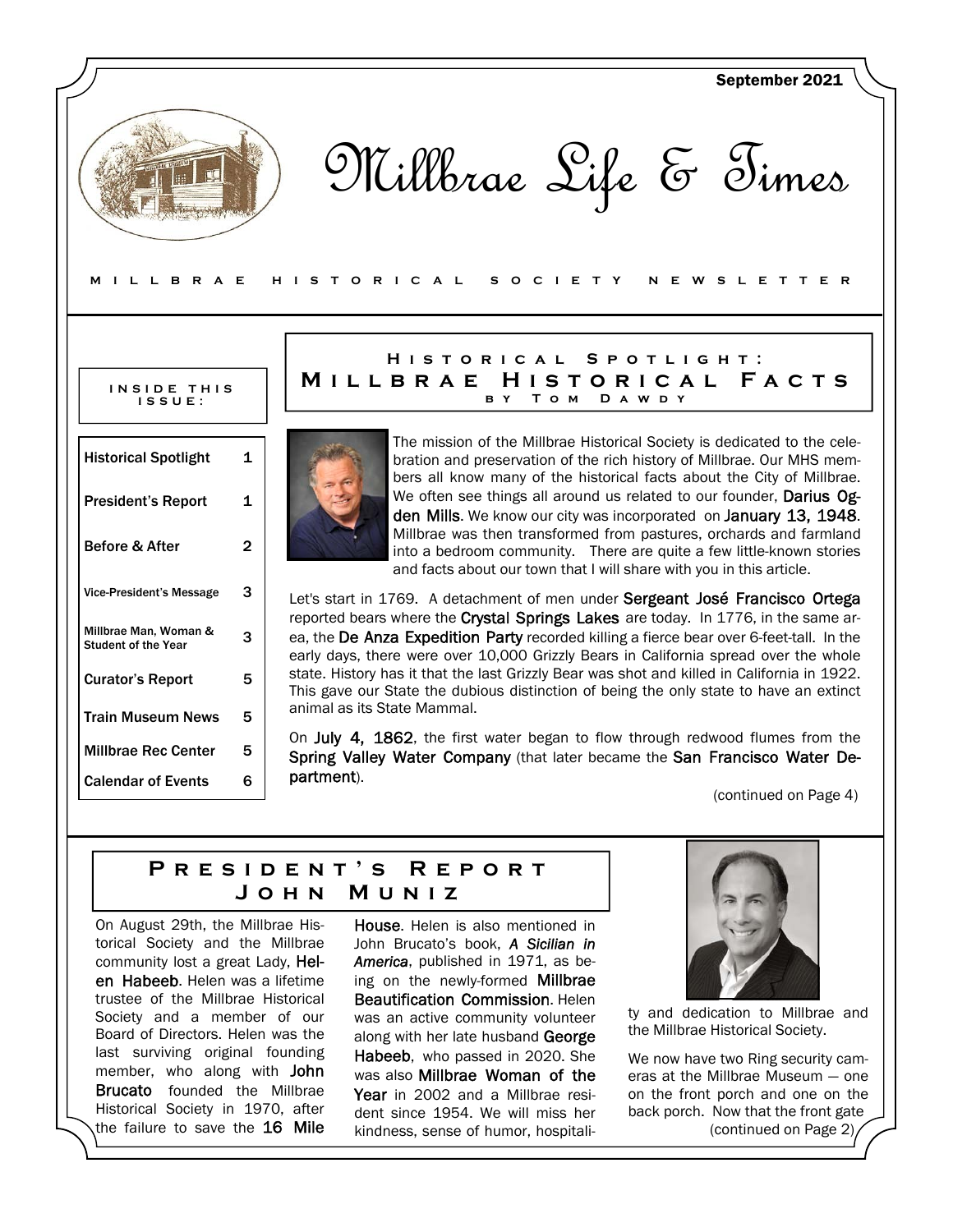## **Page 2**

### **Millbrae Life & Times**

## **President's Report (continued from page 1)**

of the Museum is locked and we have security cameras, the incidences of transients sleeping on the porches has improved 100 percent. Our smart phones will be activated when there is activity on the porches, which will allow us to speak through the cameras.



When will we be able open the Museums? That's the big question after we have been closed for 16 months now. **Millbrae City Hall** is still open only for appointments only. When City Hall opens, we will open.

The Millbrae Train Museum grand re-opening, originally scheduled for October 23, has been postponed until next year — no new date has been established.

Friday, October 15 is the annual Millbrae Man, Woman and Student of the Year Dinner at the beautiful Green Hills Country Club.

If you would like to attend, please contact me via email at: jfmflash600@gmail.com.

We need new members who can carry on the great tradition of the Millbrae Historical Society. In 2007, we had 158 members, in 2017 there were 131 members, and now we are down to 126 members. The downward trend is not good. Get your friends, relatives and

Mayor's Civic Coordinating Council Millbrae Chamber of Commerce cordially invite you to attend the Millbrae Man, Woman and Student of the Year Dinner honoring Robert G. Gottschalk & Marian Kong and Sophia Baltasar Friday, October 15, 2021 No-Host Cocktails 6:00 p.m. Dinner 7:00 p.m. Green Hills Country Club 500 Ludeman Lane, Millbrae

R.S.V.P. by October 8 with check sóo per person; sós per person if received after October 8 We will comply with current San Mateo covid-19 guidelines

neighbors to join — only \$20 per year. Thank you. Thank you for your continued support of the Millbrae Historical Society and dedication to preserving the great history of Millbrae.

All the best to everyone, John Muniz Millbrae Historical Society President  *"The Past is our Key to the Future."* 

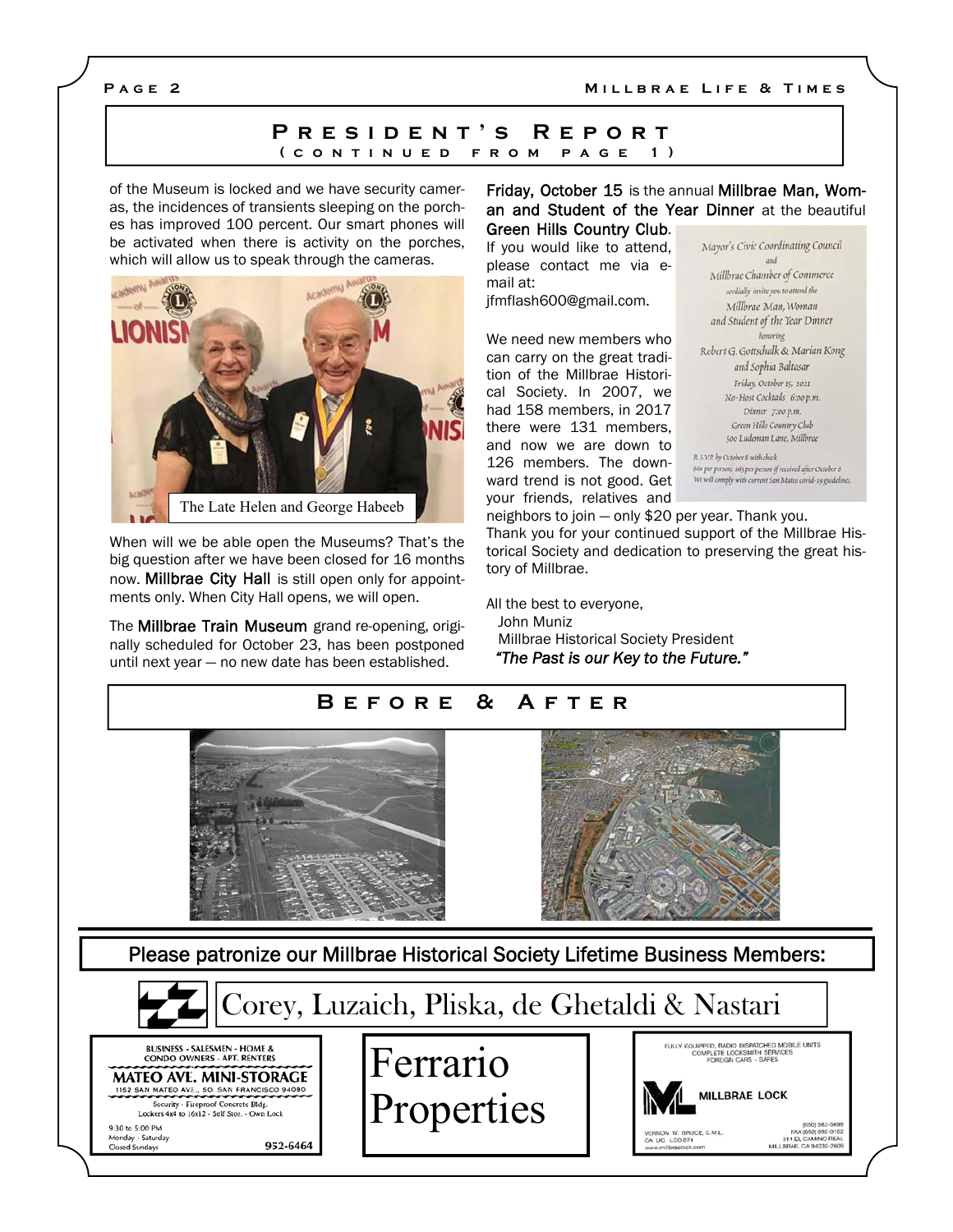## **Vice-President's Message Paul Larson**

Hello and greetings to all our Millbrae Historical Society Trustees, members, and friends!

First off are my sincere condolences to all who knew and admired Helen Habeeb, who passed away on August 29th (and also for our late friend and Helen's husband George Habeeb who passed in 2020). As per her family's request, the services at Chapel of the Highlands were for immediate family only, and burial followed at Holy Cross Cemetery in the same plot with George. Helen was a driving force in this community in many different capacities for decades, and we will all miss her presence. Helen never slowed down, and until just before her passing was sharp and in charge as we fondly remember her. It is strange to think she is gone, along with so many in Millbrae who we've relied on for historical knowledge and reference. We are losing our living encyclopedias. Say a prayer for Helen, George and for all those we have lost.

For a while in April/May/June/July we were showing signs of relief with regard to COVID. The topic of conversation was vaccinations and how quickly everyone was receiving the various versions from different manufacturers. After more than a year and a half of sheltering in place, a feeling of confidence was taking hold. Live activities were coming back, such as the Millbrae Lions Club meeting again at Green Hills Country Club with hugging and close contact with face masks down. But, after the realization that a mutated and highly contagious Delta variant of COVID was spreading fast, this behavior was all put aside with safety and responsibility taking over again. Face masks quickly went back on and we are back to meeting with our various organizations via Zoom. There are still a good number of live events and community activities occurring, but they are being attended with the leery assumption that those around us are vaccinated along with an air of caution and a sense of hesitancy.

Still, with a positive outlook and patience, we will all be over the hump and back to normal eventually. As the British say, "Keep a stiff upper lip" - meaning to show courage in the face of pain or adversity (presumably an allusion to the trembling lips that precede bursting into tears). Stay healthy and safe!

All my best wishes to you, your family and loved ones,

 Paul Larson MHS 1st Vice-President

# **2021 Millbrae Man, Woman & Student of the Year**



Man of the Year Robert Gottschalk



Woman of the Year Marian Kong



Student of the Year Sophia Baltasar

You are invited to attend the *2021 Millbrae Man, Woman & Student of the Year Dinner* Friday, October 15 6:00—9:00 pm Green Hills Country Club To receive an invitation, please contact Cathy Quigg at (650) 245-2185 \$60 per person; RSVP due by October 8th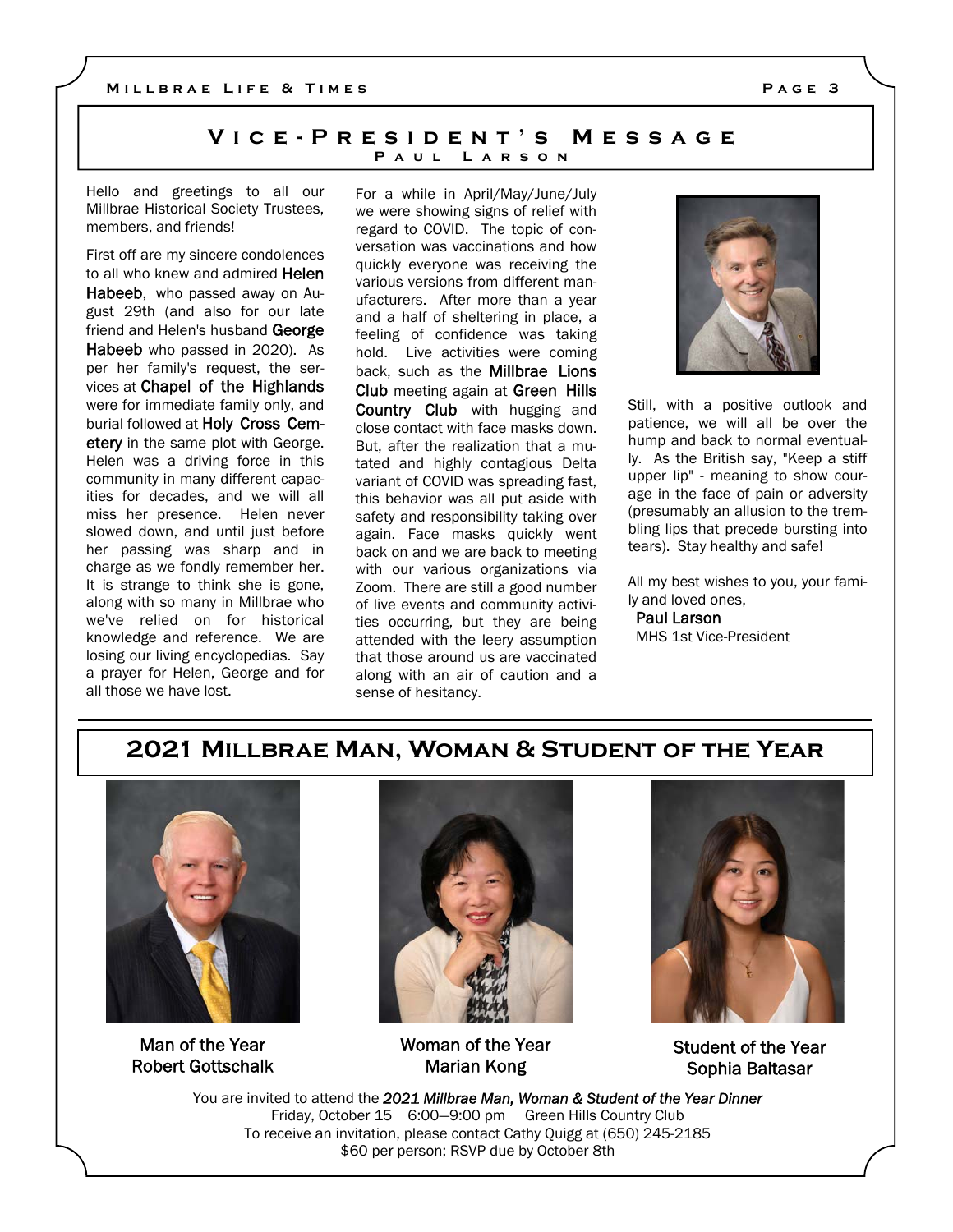### **Page 4 Millbrae Life & Times**

## **Millbrae Historical Facts (Continued from Page 1)**

Millbrae is know for its neighborhoods and tracts. In February 1889, William Dunphy, a Nevada silver mining millionaire surveyed Millbrae's first tract for 313 lots. He named it the Millbrae Villa Tract. Dunphy originally purchased the land for a hunting area and built his hunting lodge up toward the top of Millbrae Avenue. He built his home on Hemlock Avenue near Millbrae Avenue, which was later known as the Dunphy Mansion.

The dusty road of El Camino Real was reconstructed into one of California's first highways. In 1912, the crews came through Millbrae building the new highway. In 1904, the population was 16 families. In 1919, when the West Coast Porcelain Works opened, the population jumped to 300.

Oyster Beds in Millbrae? In 1876, the Millbrae Hotel (formerly the 17 Mile House) was well known for their fresh oysters. These oysters were harvested across the El Camino, where the oyster beds came almost up to where the railroad tracks are today. The Hotel burned down in 1907 with no firefighters in sight. Speaking of firefighters, Millbrae organized its first Volunteer Fire Department in 1931. The volunteer firefighters had to pay 25 cents per month to belong and they were paid one cold beer after fighting a hot fire. In 1948, a 4 man Police Department was established in Millbrae, and the new department bought Millbrae's first Police Car— a new radio -dispatched Chevrolet!

After Neil Schulz built the Millbrae Highlands subdivision, he built the **Bayside Manor** tract in 1943. He designed the housing tract for veterans returning from World War II. My parents bought their first house there in the late 1940's for \$4,500, as did many of the families at that time. During the initial earthwork for the housing tract, tusks of five wild elephants were dug up along with their bones and a prehistoric wild horse tooth. By 1950, the residents of the 200 homes in Bayside Manor were well established as a part of the Millbrae community. That year Burlingame was planning to build a drive-in theater across Millbrae Avenue. The entrance to this 12-acre project would be on the Millbrae side. There was much discussion at both Millbrae and Burlingame City Council meetings. Burlingame was all in for the drive-in, but the residents of Bayside Manor protested against the project and stopped it from being built.

In August 1951, the El Rancho Inn experienced two holdups. **Earl Wilms** was working in the office and was nervous about two suspicious men outside the hotel. Wilms called the Millbrae Police, and two officers (Alan Roper & Frank Paglia) immediately showed up. The call from the dispatcher over the radio said "see man at hotel". As they drove up, the two suspects came out firing their pistols right at the Millbrae Police car. One of the bullets missed Paglia by just a few inches. Roper and Paglia returned fire and the gun battle was on. Several cars were riddled with bullet holes, including some belonging to guests and the Millbrae Fire Chief's car that Les Pallas had just parked at the El Rancho.

In August of 1957, James Richmond, President of the Millbrae Chamber of Commerce made a proposal that would put the City of Millbrae on the map! With the backing of **Paul W. Trousdale** and Clint Murchison Jr. (developers of Mills Estates), he made a bid to build a 55,000-spectator stadium on 109 acres for the **San Francisco Giants**, who were planning to move here from New York. The stadium would have been built on the corner of Millbrae Avenue and Old Bayshore Highway, where the Westin Hotel sits today. Richmond gave many reasons why this was a great place for the Giants. Some of the reasons that he gave were that it was right on Bayshore Highway, close to SFO, and walking distance from **Southern Pacific** trains (now Caltrain). They also proposed dock facilities on the Bay and maybe a helicopter pad (Rick Helicopters were flying 40 passenger helicopters at that time). If this had happened, we might have also enjoyed seeing the **49ers** play here in Millbrae instead of Candlestick Park — which would have allowed us to practically walk to our tailgates parties!



My final little-known fact is something we are currently researching at the Museum. We were recently contacted by Jeffrey Smoker from Bradley, Virginia asking for information on one of Millbrae's former fire engines. Jeffrey is a fire apparatus historian and had tracked a fairly rare 1941 Peterbilt-Challenger to Millbrae. Challenger only built eight fire engines on Peterbilt chassis, which made our fire engine very unique. The engine went into service for the Millbrae Fire Department in 1956. I had a little trouble tracing Its history. Last week Ray Gier and I were digging into some MFD articles, and we discovered that Millbrae donated the Peterbilt to the **College of San** Mateo's Fire Science program in October 1983. I have been in contact with CSM, and they are researching their archives to see if we can find more stories on Millbrae's historic 1941 Peterbilt-Challenger.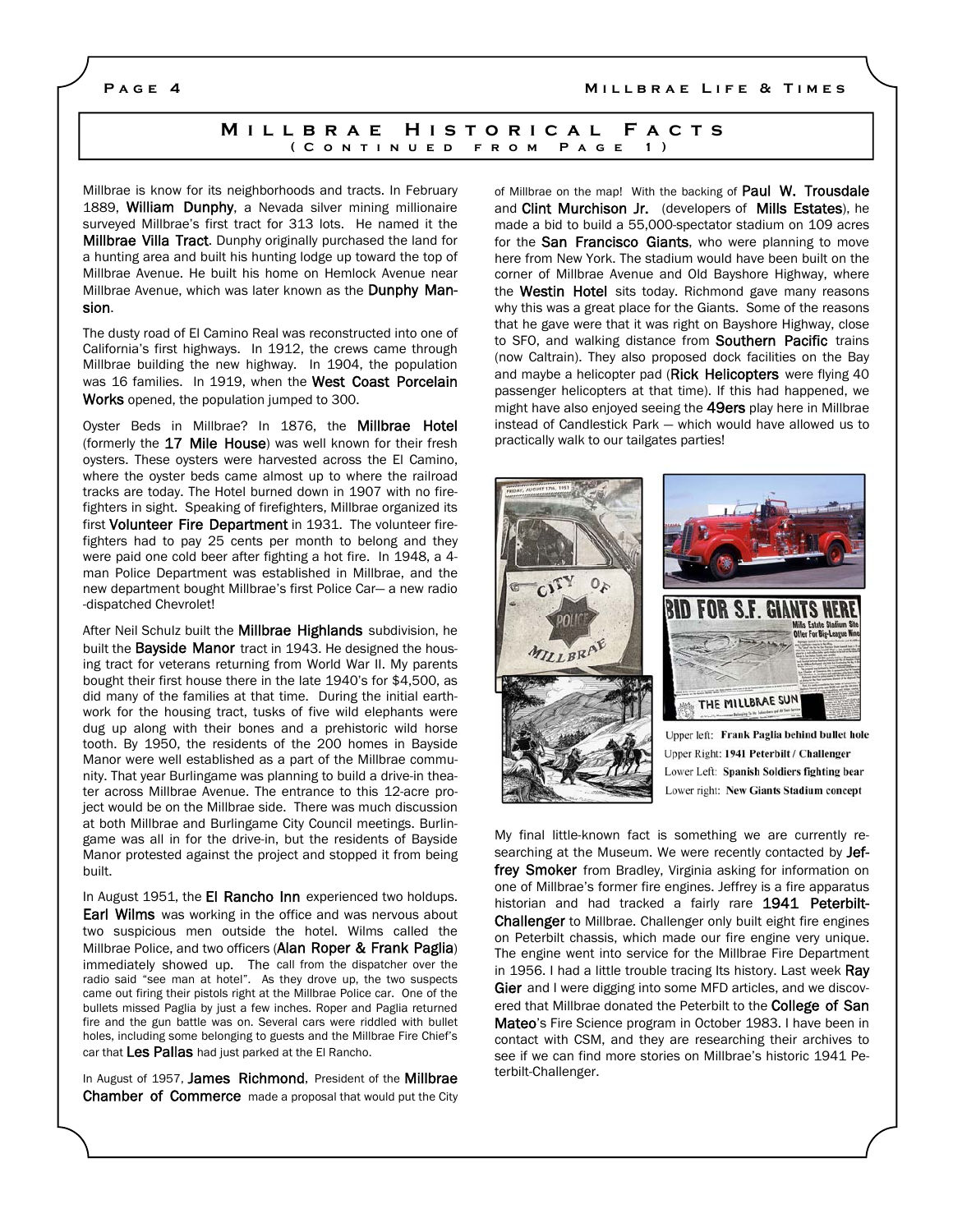**Millbrae Life & Times Page 5** 

## **CURATOR'S REPORT Dorothy Semke**

I hope this newsletter finds you all well and happy. Soon we will be open again and getting back to normal living.

We are most saddened hearing that The Little Whale Restaurant closed its doors on September 23rd. It was started by current owner Tina's sister and brother-in-law and partner in 1985. Previously the restaurant was called the Blue Dolphin Restaurant. In 1995, when the partner left to return to Thailand, Tina joined the family business. In 2018, Tina's sister and brother-inlaw left to open up another restaurant in Tracy. We are very fortunate to receive four items for the Museum that had been on display for many years in the restaurant — two window boxes, a decorative wooden whale, and a replica fishing boat.



We wish Tina well and will certainly miss this wonderful establishment!

Stay well, Dorothy Semke **Curator** 

## **Train Museum News BRUCE**

Hello everyone,

Even though our Train Museum has been officially closed during the pandemic, we have completed many tasks. After it was discovered that it was relatively easy to open the gates along our fence, our volunteer machinist, Jay King, machined several parts that we installed over the last few months, to fully secure our premises. Additionally, Peter Sheerin and Ben Guz**zardi** completed our first multimedia exhibit. We now have a wallmounted LCD television screen connected to a computer and several pushbuttons. Each button is, in

turn, related to seven various displays on the nearby walls. By pushing the appropriate button, you will have an audio-visual presentation that applies to that related display. – quite high-tech!

Also, our volunteers, Charlie Hegarty, Caelan Jones, Rose Shubin, Vern Bruce and William Bruce, cleaned-up, washed, waxed and polished the fire truck prior to the Lion's annual car show in downtown Millbrae, on August 21st. It hasn't looked better since it was first donated to us!



Our thanks also go out to all of our above volunteers, as well as the ones that haven't been able to make it out recently.

Vern Bruce Train Museum Curator

# **Help Support the New Millbrae Recreation Center!**

Millbrae's beloved Recreation Center burnt to the ground on July 21, 2016. Our new facility will create a beautiful space providing a safe and healthy space for our seniors, youth, and families. Construction is already underway, and the new center is anticipated to open in Spring 2022.

While the City has secured \$30 million in funds to build the structure, we are still in need of additional financial resources to bring this vital facility to life. An additional \$1.75 million is needed to purchase furnishings, fixtures, and equipment, including security, audio/ visual, phone and data systems, as well as public art and landscaping. This is a team effort – we need your help now to reach our fundraising goal and giving Millbrae back its beloved Recreation Center! Please consider making a donation TODAY.



# DONATE TODAY at

www.MillbraeRecreationCenter.com